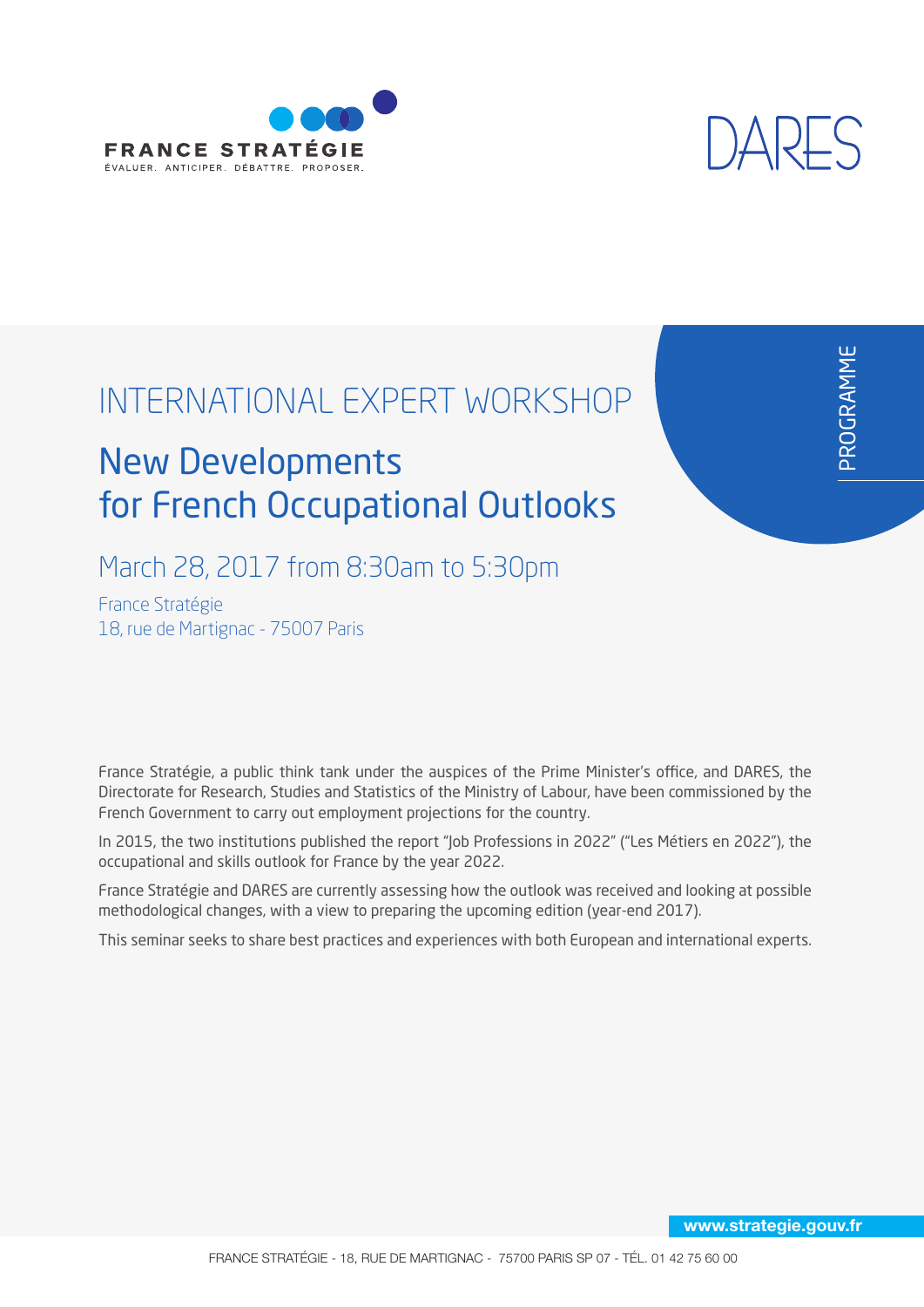programme

#### WORkShOP ObJEcTIvES

While numerous countries undertake employment projections/occupational outlooks to better understand mid- and long-term evolutions in the labour market, each country has its own specificities (in terms of methodology, communication on the results, etc.), given the research objectives and the stakeholders' expectations. More specifically:

- Some countries rely on quantitative projections based on macro-economic models, whereas others use experts' analysis (qualitative).
- Some countries focus on a demand-side analysis of the labour market; others focus on the supply-side in order to identify imbalances between labour demand and supply.
- The levels of disaggregation of the different sectors, the levels of qualification, and occupations are different.

On the other hand, it is still difficult to answer questions such as: how to produce projections at a regional/local level? how to project employees' mobility between different jobs and sectors?

In order to better understand various approaches in the country's context and assess the strengths and weaknesses of each methodology, the main objectives of this workshop are as follows:

- Discuss the variety of employment/occupational projections models used in different countries: For what purpose? how do public stakeholders, corporations and individuals use the results? how does it shape the approach adopted by each country?
- Focus on the methods developed for specific modules such as skill supply projections, skill imbalances, regional or local projections, etc.
- Discuss the issue of results dissemination.

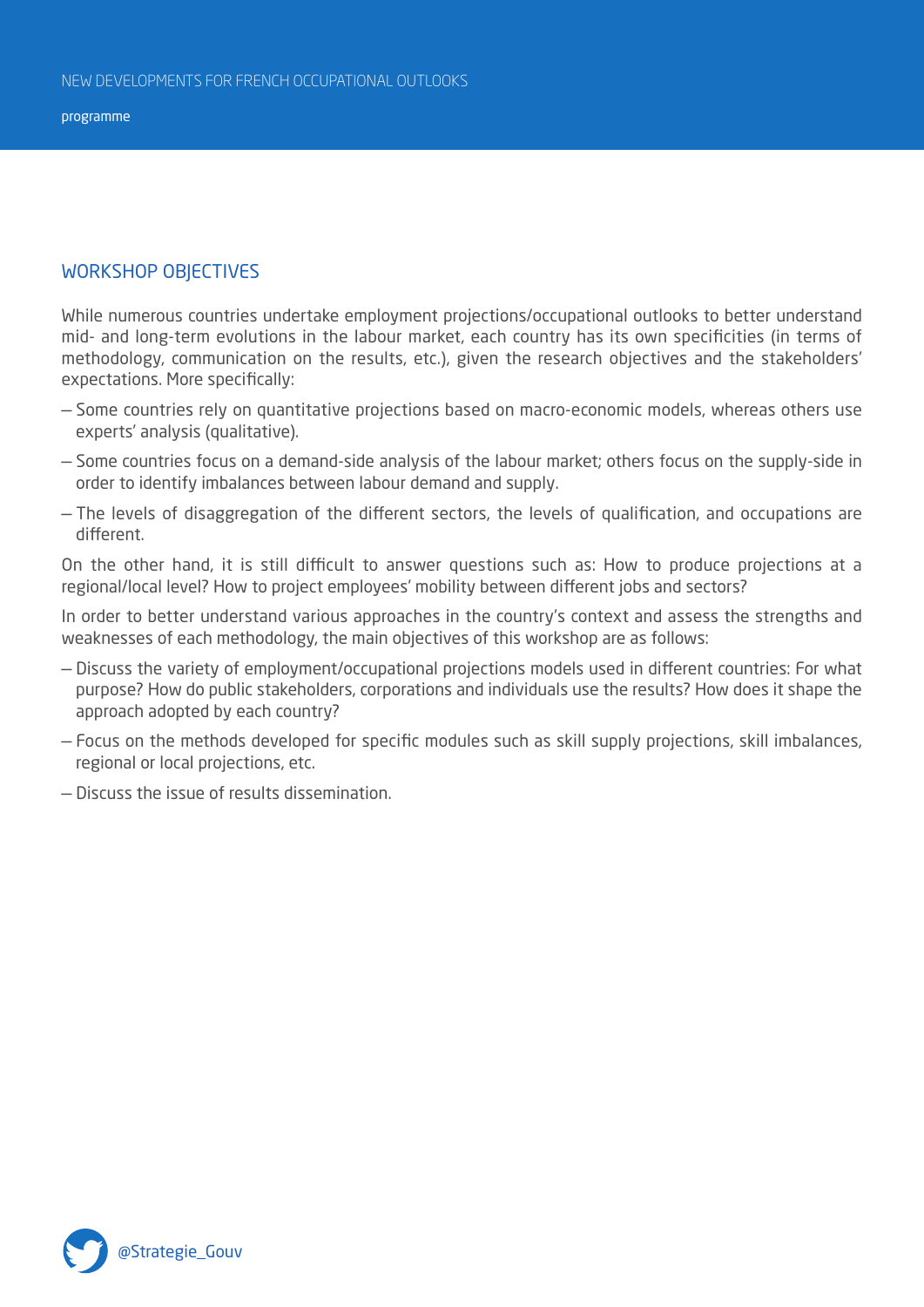# 8:30am ARRIVAL AND REGISTRATION

# 9:00am WELcOME AND INTRODucTION

Selma MAHFOUZ, Directorate for Research, Studies and Statistics (Dares), Ministry of Labour, France

Michel YAhIEL, France Stratégie

- Main objectives of the workshop
- l "Les métiers en 2022" key questions for France Stratégie and Dares

# 9:30am OCCUPATIONAL EMPLOYMENT PROJECTION MODELS: A vARIETy OF APPROAcHES

#### *Chair:* Jean-Christophe SCIBERRAS, France Stratégie/DARES

- Aims and objectives of occupation and skills/employment projections?
- Authorities/bodies in charge of the projections?
- How do various stakeholders use the results?
- How does it interact with the approach adopted by each country?
- Comparing different approaches: the results of a survey among speakers

**Jiri BRANKA**, expert in the Department for Skills and Labour Market, European centre for the Development of vocational Training (cEDEFOP)

#### Discussion with international experts

(presentation of the approach adopted by their countries regarding the users' and stakeholders' expectations)

# 11:00am cOFFEE bREAK

# 11:30am QuANTITATIvE AND QuALITATIvE METHODS uSED FOR EMPLOyMENT **PROJECTIONS**

#### *Chair:* Fabrice LENGLART, France Stratégie

- **.** General approaches to employment projections: quantitative (which models?) and qualitative?
- How to articulate quantitative/qualitative approaches?
- How to introduce disruptive scenarios?
- How are uncertainties introduced in employment projections?
- Are there alternative hypotheses/scenarios introduced in the models?
- How to produce regional/local employment forecasts?
- Which classification/data/level of disaggregation for sectoral projections?

Rachel BEAVEN, director, Cambridge Econometrics - UK

Tobias MAIER, researcher in the Department 'Qualifications, Occupational Integration and Employment', the Federal Institute for vocational Education and Training (BIBB) – Germany

Didier FOUARGE, head of research dynamics of the labour market, Maastricht University (ROA) - The **Netherlands** 

#### Discussion with participants

# 12:45pm LuNcH

# 1:45pm METHODOLOgIES FOR OccuPATIONAL PROjEcTIONS

#### *Chair: Selma MAHFOUZ, Directorate for Research,* Studies and Statistics, DARES

- How to derive occupational projections from sectoral projections?
- How to take into account changes in qualifications?
- Which occupational (or skills?) classifications are used?
- How to anticipate changes in the content of occupations and the apparition of new professions?

Michael WOLF, Division chief – Occupational Employment Projections, Office of Employment and Unemployment Statistics, Bureau of Labor Statistics, USA

#### Discussion with participants